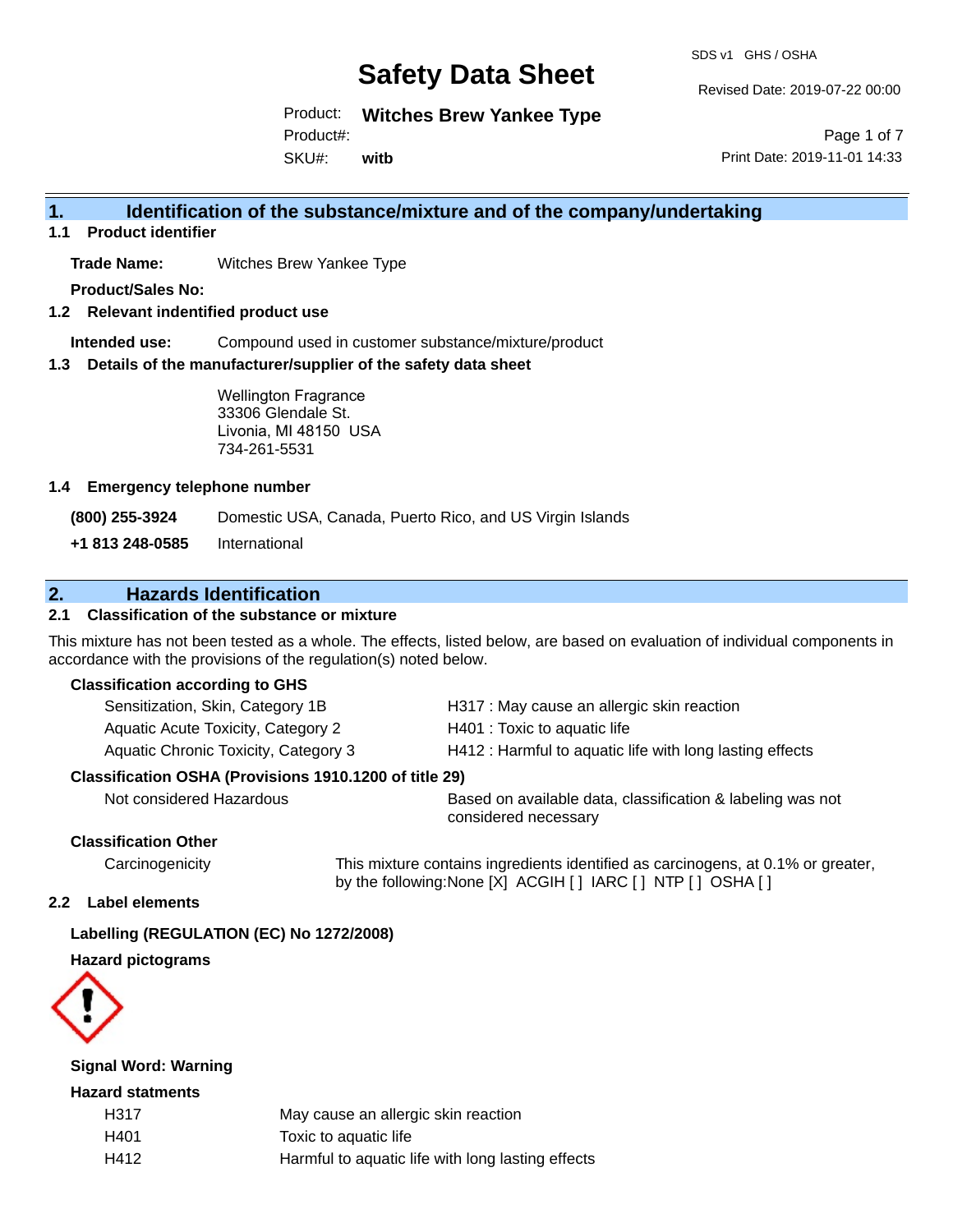SDS v1 GHS / OSHA

Revised Date: 2019-07-22 00:00

Product: **Witches Brew Yankee Type** SKU#: Product#: **witb**

Page 2 of 7 Print Date: 2019-11-01 14:33

#### **Precautionary Statements**

| <b>Prevention:</b>   |                                                                       |
|----------------------|-----------------------------------------------------------------------|
| P <sub>272</sub>     | Contaminated work clothing should not be allowed out of the workplace |
| P <sub>273</sub>     | Avoid release to the environment                                      |
| <b>Response:</b>     |                                                                       |
| $P302 + P352$        | IF ON SKIN: Wash with soap and water                                  |
| $P333 + P313$        | If skin irritation or a rash occurs: Get medical advice/attention     |
| P363                 | Wash contaminated clothing before reuse                               |
| <b>Other Hazards</b> |                                                                       |

**no data available**

## **3. Composition/Information on Ingredients**

#### **3.1 Mixtures**

**2.3 Other Hazards**

This product is a complex mixture of ingredients, which contains among others the following substance(s), presenting a health or environmental hazard within the meaning of the UN Globally Harmonized System of Classification and Labeling of Chemicals (GHS):

| CAS#<br>Ingredient     | EC#                        |            | <b>GHS Classification</b>    |
|------------------------|----------------------------|------------|------------------------------|
| 101-39-3               | 202-938-8                  | $2 - 5%$   | H303; H317; H401             |
|                        | alpha-Methylcinnamaldehyde |            |                              |
| 5986-55-0              | 227-807-2                  | $2 - 5%$   | H401: H411                   |
| Patchouli alcohol      |                            |            |                              |
| 125-12-2               | 204-727-6                  | $2 - 5%$   | H227; H316; H401             |
| Isobornyl acetate      |                            |            |                              |
| 120-51-4               | 204-402-9                  | $1 - 2%$   | H302; H313; H400; H411       |
| <b>Benzyl Benzoate</b> |                            |            |                              |
| 3691-12-1              |                            | $1 - 2 \%$ | H304; H315; H319             |
| alpha-Guaiene          |                            |            |                              |
| 97-53-0                | 202-589-1                  | $1 - 2 \%$ | H303; H316; H317; H319; H401 |
| Eugenol                |                            |            |                              |

See Section 16 for full text of GHS classification codes

See Section 16 for full text of GHS classification codes which where not shown in section 2

Total Hydrocarbon Content (%  $w/w$ ) = 0.75

| <b>First Aid Measures</b><br>4.                 |                                                                                                               |
|-------------------------------------------------|---------------------------------------------------------------------------------------------------------------|
| <b>Description of first aid measures</b><br>4.1 |                                                                                                               |
| Inhalation:                                     | Remove from exposure site to fresh air and keep at rest.<br>Obtain medical advice.                            |
| Eye Exposure:                                   | Flush immediately with water for at least 15 minutes.<br>Contact physician if symptoms persist.               |
| <b>Skin Exposure:</b>                           | Remove contaminated clothes. Wash thoroughly with water (and soap).<br>Contact physician if symptoms persist. |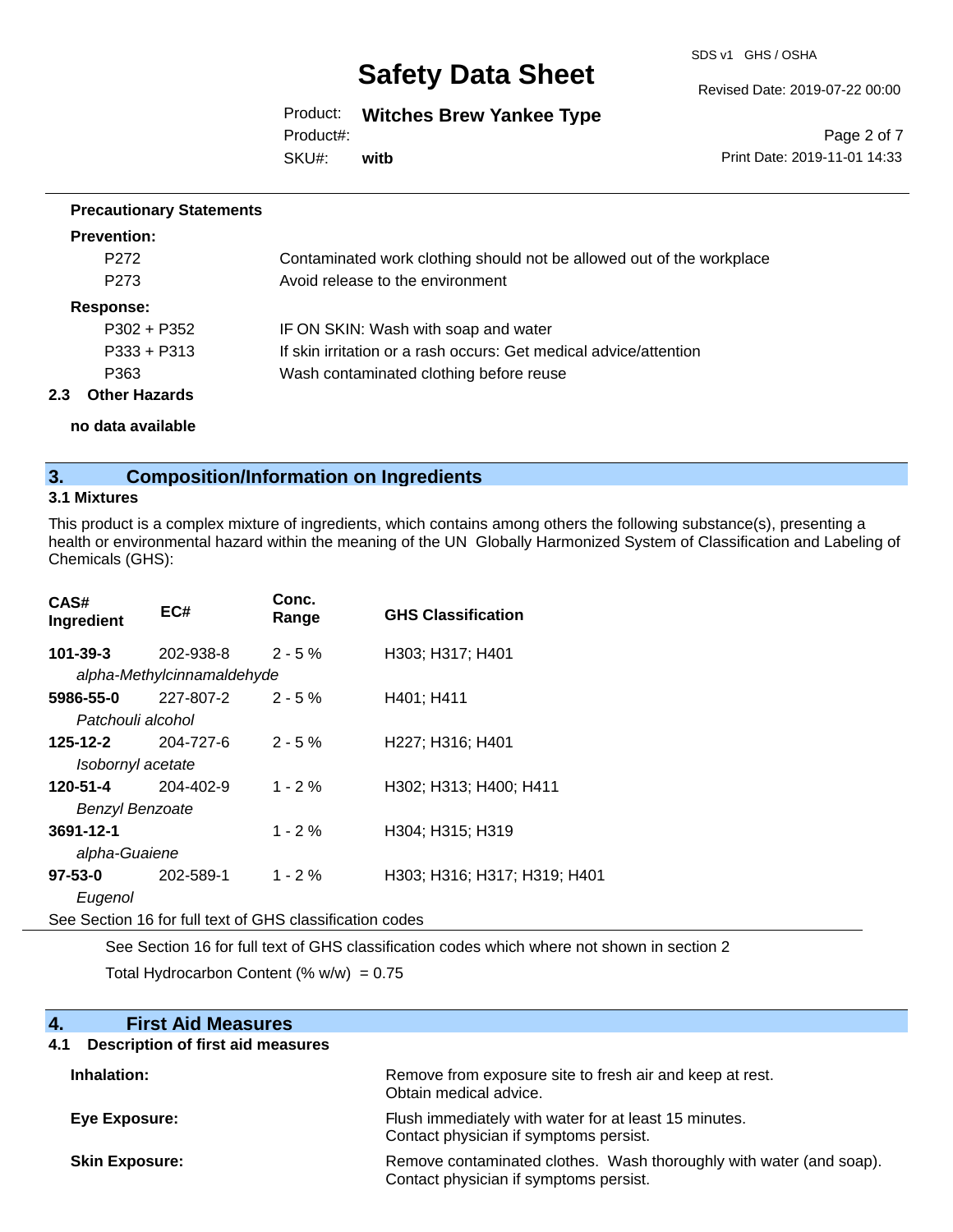SDS v1 GHS / OSHA

Revised Date: 2019-07-22 00:00

Product: **Witches Brew Yankee Type**

SKU#: Product#: **witb**

Page 3 of 7 Print Date: 2019-11-01 14:33

| Ingestion:<br>Most important symptoms and effects, both acute and delayed<br>4.2  | Rinse mouth with water and obtain medical advice. |  |  |
|-----------------------------------------------------------------------------------|---------------------------------------------------|--|--|
| Symptoms:                                                                         | no data available                                 |  |  |
| Risks:                                                                            | Refer to Section 2.2 "Hazard Statements"          |  |  |
| Indication of any immediate medical attention and special treatment needed<br>4.3 |                                                   |  |  |
| Treatment:<br>Refer to Section 2.2 "Response"                                     |                                                   |  |  |
|                                                                                   |                                                   |  |  |
| 5.<br><b>Fire-Fighting measures</b>                                               |                                                   |  |  |
| 5.1<br><b>Extinguishing media</b>                                                 |                                                   |  |  |
| Suitable:                                                                         | Carbon dioxide (CO2), Dry chemical, Foam          |  |  |
| Unsuitable<br>Do not use a direct water jet on burning material                   |                                                   |  |  |
| Special hazards arising from the substance or mixture<br>5.2                      |                                                   |  |  |
| During fire fighting:                                                             | Water may be ineffective                          |  |  |
| <b>Advice for firefighters</b><br>5.3                                             |                                                   |  |  |
| <b>Further information:</b>                                                       | Standard procedure for chemical fires             |  |  |

### **6. Accidental Release Measures**

#### **6.1 Personal precautions, protective equipment and emergency procedures**

Avoid inhalation and contact with skin and eyes. A self-contained breathing apparatus is recommended in case of a major spill.

#### **6.2 Environmental precautions**

Keep away from drains, soil, and surface and groundwater.

#### **6.3 Methods and materials for containment and cleaning up**

Clean up spillage promptly. Remove ignition sources. Provide adequate ventilation. Avoid excessive inhalation of vapors. Gross spillages should be contained by use of sand or inert powder and disposed of according to the local regulations.

#### **6.4 Reference to other sections**

Not Applicable

## **7. Handling and Storage**

#### **7.1 Precautions for safe handling**

Apply according to good manufacturing and industrial hygiene practices with proper ventilation. Do not drink, eat or smoke while handling. Respect good personal hygiene.

#### **7.2 Conditions for safe storage, including any incompatibilities**

Store in a cool, dry and ventilated area away from heat sources and protected from light in tightly closed original container. Avoid uncoated metal container. Keep air contact to a minimum.

#### **7.3 Specific end uses**

No information available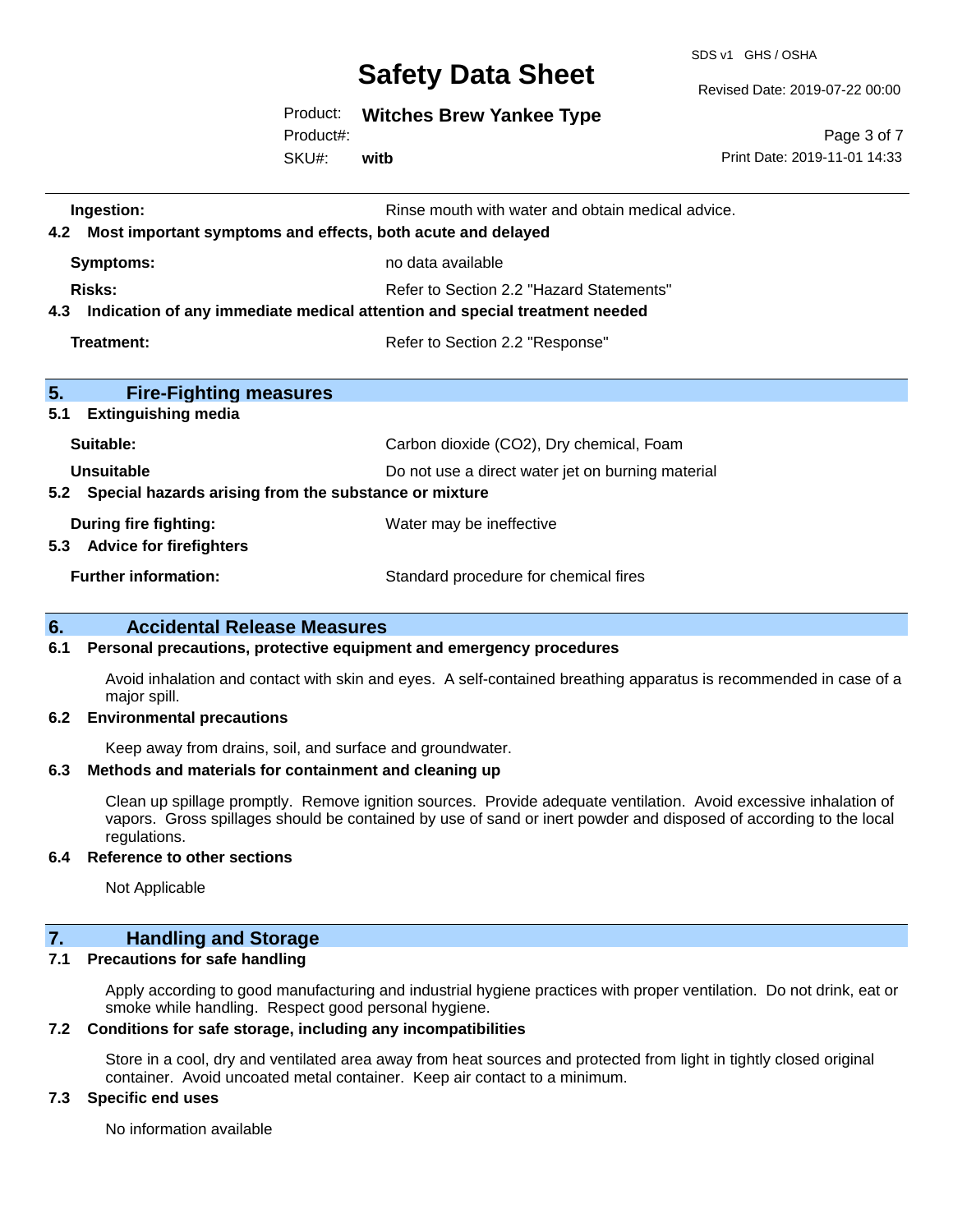SDS v1 GHS / OSHA

Revised Date: 2019-07-22 00:00

Product: **Witches Brew Yankee Type** SKU#: Product#: **witb**

Page 4 of 7 Print Date: 2019-11-01 14:33

| 8.                                                    | <b>Exposure Controls/Personal Protection</b>                                                                                             |
|-------------------------------------------------------|------------------------------------------------------------------------------------------------------------------------------------------|
| 8.1 Control parameters                                |                                                                                                                                          |
| <b>Exposure Limits:</b>                               | Contains no substances with occupational exposure limit values.                                                                          |
| <b>Engineering Controls:</b>                          | Use local exhaust as needed.                                                                                                             |
| 8.2 Exposure controls - Personal protective equipment |                                                                                                                                          |
| Eye protection:                                       | Tightly sealed goggles, face shield, or safety glasses with brow guards and side shields, etc.<br>as may be appropriate for the exposure |
| <b>Respiratory protection:</b>                        | Avoid excessive inhalation of concentrated vapors. Apply local ventilation where appropriate.                                            |
| <b>Skin protection:</b>                               | Avoid Skin contact. Use chemically resistant gloves as needed.                                                                           |
|                                                       |                                                                                                                                          |

# **9. Physical and Chemical Properties**

## **9.1 Information on basic physical and chemical properties**

| Appearance:                  | Liquid                        |
|------------------------------|-------------------------------|
| Odor:                        | <b>Conforms to Standard</b>   |
| Color:                       | Colorless to Yellow Tint (G1) |
| <b>Viscosity:</b>            | Liquid                        |
| <b>Freezing Point:</b>       | Not determined                |
| <b>Boiling Point:</b>        | Not determined                |
| <b>Melting Point:</b>        | Not determined                |
| <b>Flashpoint (CCCFP):</b>   | >200 F (93.33 C)              |
| <b>Auto flammability:</b>    | Not determined                |
| <b>Explosive Properties:</b> | None Expected                 |
| <b>Oxidizing properties:</b> | None Expected                 |
| Vapor Pressure (mmHg@20 C):  | 0.0026                        |
| %VOC:                        | 0.00                          |
| Specific Gravity @ 25 C:     | 0.9365                        |
| Density @ 25 C:              | 0.9335                        |
| Refractive Index @ 20 C:     | 1.4690                        |
| Soluble in:                  | Oil                           |

# **10. Stability and Reactivity**

| 10.1 Reactivity                         | None                                               |
|-----------------------------------------|----------------------------------------------------|
| <b>10.2 Chemical stability</b>          | Stable                                             |
| 10.3 Possibility of hazardous reactions | None known                                         |
| <b>10.4 Conditions to avoid</b>         | None known                                         |
| 10.5 Incompatible materials             | Strong oxidizing agents, strong acids, and alkalis |
| 10.6 Hazardous decomposition products   | None known                                         |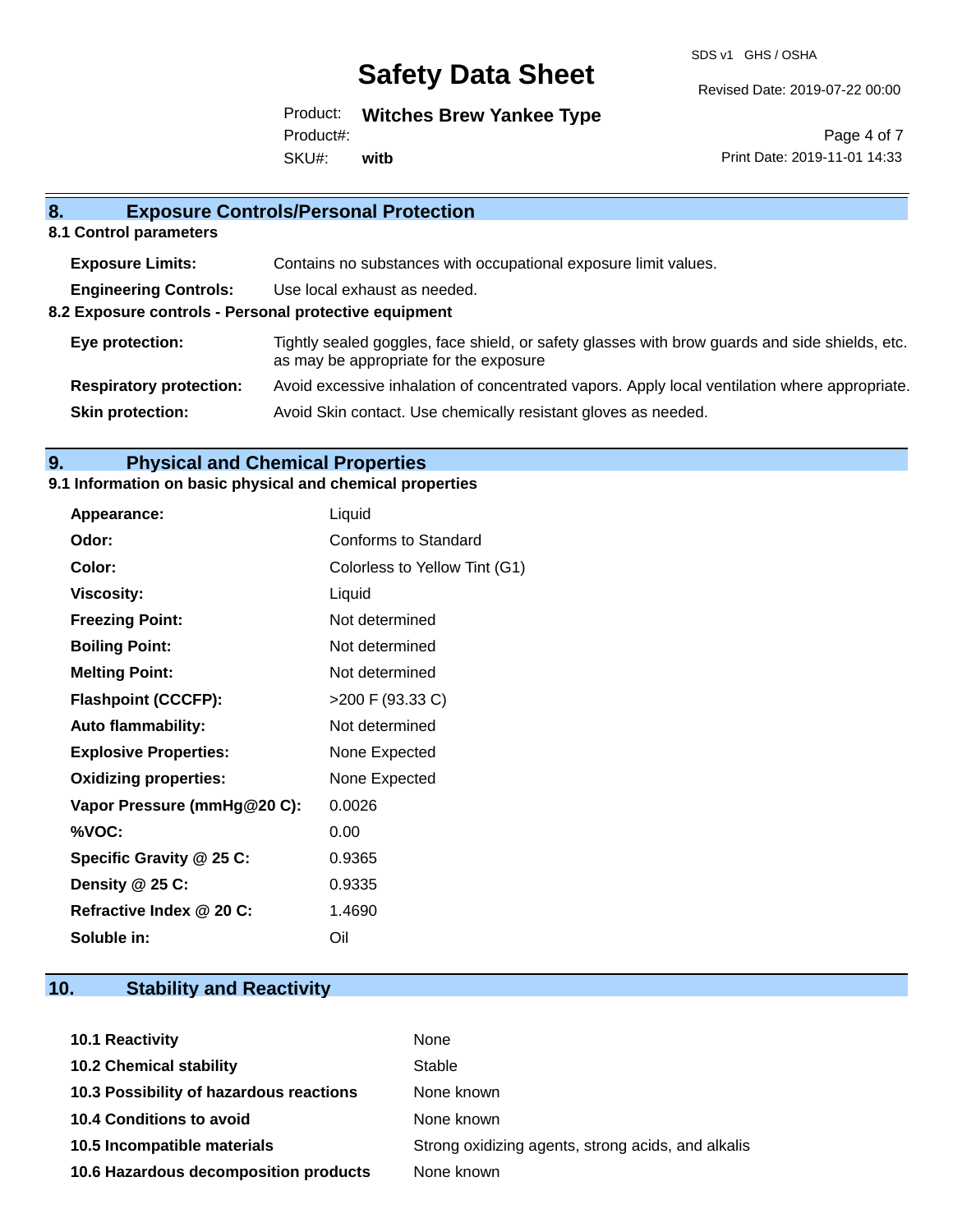Revised Date: 2019-07-22 00:00

Product: **Witches Brew Yankee Type** SKU#: Product#: **witb**

Page 5 of 7 Print Date: 2019-11-01 14:33

# **11. Toxicological Information**

#### **11.1 Toxicological Effects**

Acute Toxicity Estimates (ATEs) based on the individual Ingredient Toxicity Data utilizing the "Additivity Formula"

| Acute toxicity - Oral - (Rat) mg/kg                | Not classified - the classification criteria are not met |
|----------------------------------------------------|----------------------------------------------------------|
| Acute toxicity - Dermal - (Rabbit) mg/kg           | Not classified - the classification criteria are not met |
| Acute toxicity - Inhalation - (Rat) mg/L/4hr       | Not classified - the classification criteria are not met |
| <b>Skin corrosion / irritation</b>                 | Not classified - the classification criteria are not met |
| Serious eye damage / irritation                    | Not classified - the classification criteria are not met |
| <b>Respiratory sensitization</b>                   | Not classified - the classification criteria are not met |
| <b>Skin sensitization</b>                          | May cause an allergic skin reaction                      |
| <b>Germ cell mutagenicity</b>                      | Not classified - the classification criteria are not met |
| Carcinogenicity                                    | Not classified - the classification criteria are not met |
| <b>Reproductive toxicity</b>                       | Not classified - the classification criteria are not met |
| Specific target organ toxicity - single exposure   | Not classified - the classification criteria are not met |
| Specific target organ toxicity - repeated exposure | Not classified - the classification criteria are not met |
| <b>Aspiration hazard</b>                           | Not classified - the classification criteria are not met |

#### **12. Ecological Information 12.1 Toxicity**

| <b>Acute acquatic toxicity</b>     |                                    | Toxic to aquatic life                             |
|------------------------------------|------------------------------------|---------------------------------------------------|
| <b>Chronic acquatic toxicity</b>   |                                    | Harmful to aquatic life with long lasting effects |
| <b>Toxicity Data on soil</b>       |                                    | no data available                                 |
| <b>Toxicity on other organisms</b> |                                    | no data available                                 |
|                                    |                                    |                                                   |
|                                    | 12.2 Persistence and degradability | no data available                                 |
| 12.3 Bioaccumulative potential     |                                    | no data available                                 |
| 12.4 Mobility in soil              |                                    | no data available                                 |
| 12.5 Other adverse effects         |                                    | no data available                                 |
|                                    |                                    |                                                   |

## **13. Disposal Conditions**

#### **13.1 Waste treatment methods**

Do not allow product to reach sewage systems. Dispose of in accordance with all local and national regulations. Send to a licensed waste management company.The product should not be allowed to enter drains, water courses or the soil. Do not contaminate ponds, waterways or ditches with chemical or used container.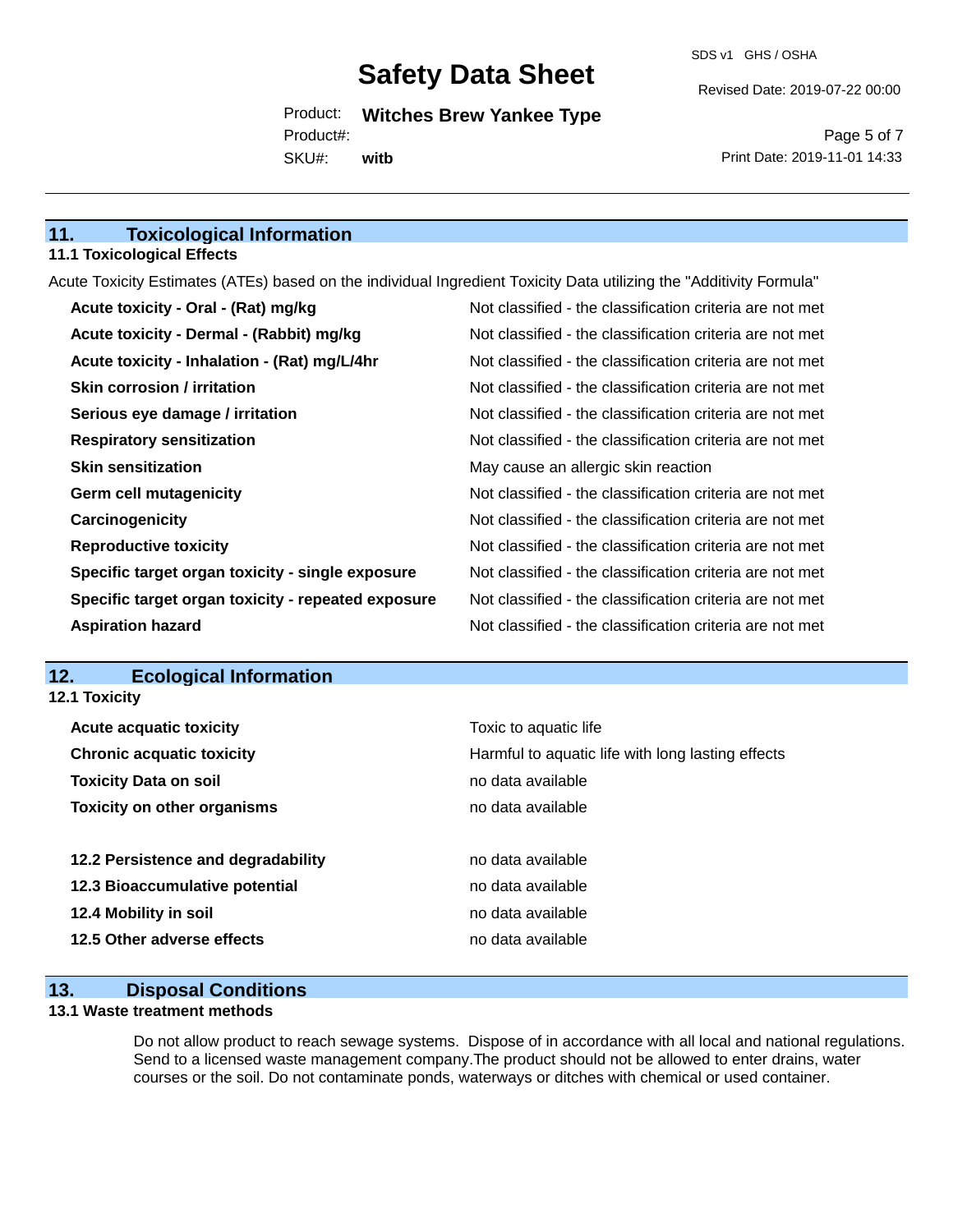SDS v1 GHS / OSHA

Revised Date: 2019-07-22 00:00

Product: **Witches Brew Yankee Type** SKU#: Product#: **witb**

Page 6 of 7 Print Date: 2019-11-01 14:33

# **14. Transport Information**

| <b>Marine Pollutant</b><br>No.           |              |                                     |                 |        |
|------------------------------------------|--------------|-------------------------------------|-----------------|--------|
| <b>Regulator</b>                         | <b>Class</b> | <b>Pack Group</b>                   | <b>Sub Risk</b> | UN-nr. |
| U.S. DOT (Non-Bulk)                      |              | Not Regulated - Not Dangerous Goods |                 |        |
| <b>Chemicals NOI</b>                     |              |                                     |                 |        |
| <b>ADR/RID (International Road/Rail)</b> |              | Not Regulated - Not Dangerous Goods |                 |        |
| <b>Chemicals NOI</b>                     |              |                                     |                 |        |
| <b>IATA (Air Cargo)</b>                  |              | Not Regulated - Not Dangerous Goods |                 |        |
| <b>Chemicals NOI</b>                     |              |                                     |                 |        |
| IMDG (Sea)                               |              | Not Regulated - Not Dangerous Goods |                 |        |
| <b>Chemicals NOI</b>                     |              |                                     |                 |        |

# **15. Regulatory Information**

**U.S. Federal Regulations**

| <b>TSCA (Toxic Substance Control Act)</b>                            |           |                     | All components of the substance/mixture are listed or exempt |
|----------------------------------------------------------------------|-----------|---------------------|--------------------------------------------------------------|
| 40 CFR(EPCRA, SARA, CERCLA and CAA)<br><b>U.S. State Regulations</b> |           |                     | This product contains NO components of concern.              |
| <b>California Proposition 65 Warning</b>                             |           |                     | This product contains the following components:              |
| 94-59-7                                                              | 202-345-4 | $\Leftarrow$ 36 ppm | Safrole (Natural Source)                                     |
| $93 - 15 - 2$                                                        | 202-223-0 | $\leq$ 15 ppm       | Methyl Eugenol (Natural Source)                              |
| <b>Canadian Regulations</b>                                          |           |                     |                                                              |
| <b>DSL</b>                                                           |           |                     | 100.00% of the components are listed or exempt.              |

# **16. Other Information**

#### **GHS H-Statements referred to under section 3 and not listed in section 2**

| H227 : Combustible liquid                              | H302: Harmful if swallowed                          |
|--------------------------------------------------------|-----------------------------------------------------|
| H303: May be harmful if swallowed                      | H304 : May be fatal if swallowed and enters airways |
| H313: May be harmful in contact with skin              | H315 : Causes skin irritation                       |
| H316 : Causes mild skin irritation                     | H317 : May cause an allergic skin reaction          |
| H319 : Causes serious eye irritation                   | H400 : Very Toxic to aquatic life                   |
| H411 : Toxic to aquatic life with long lasting effects |                                                     |
| <b>Total Fractional Values</b>                         |                                                     |
| (TFV) Risk                                             | <b>Risk</b><br>(TFV)                                |
| (3.00) Sensitization, Skin, Category 1B                | (2.19) Aquatic Acute Toxicity, Category 2           |
| (1.89) Aquatic Chronic Toxicity, Category 3            |                                                     |